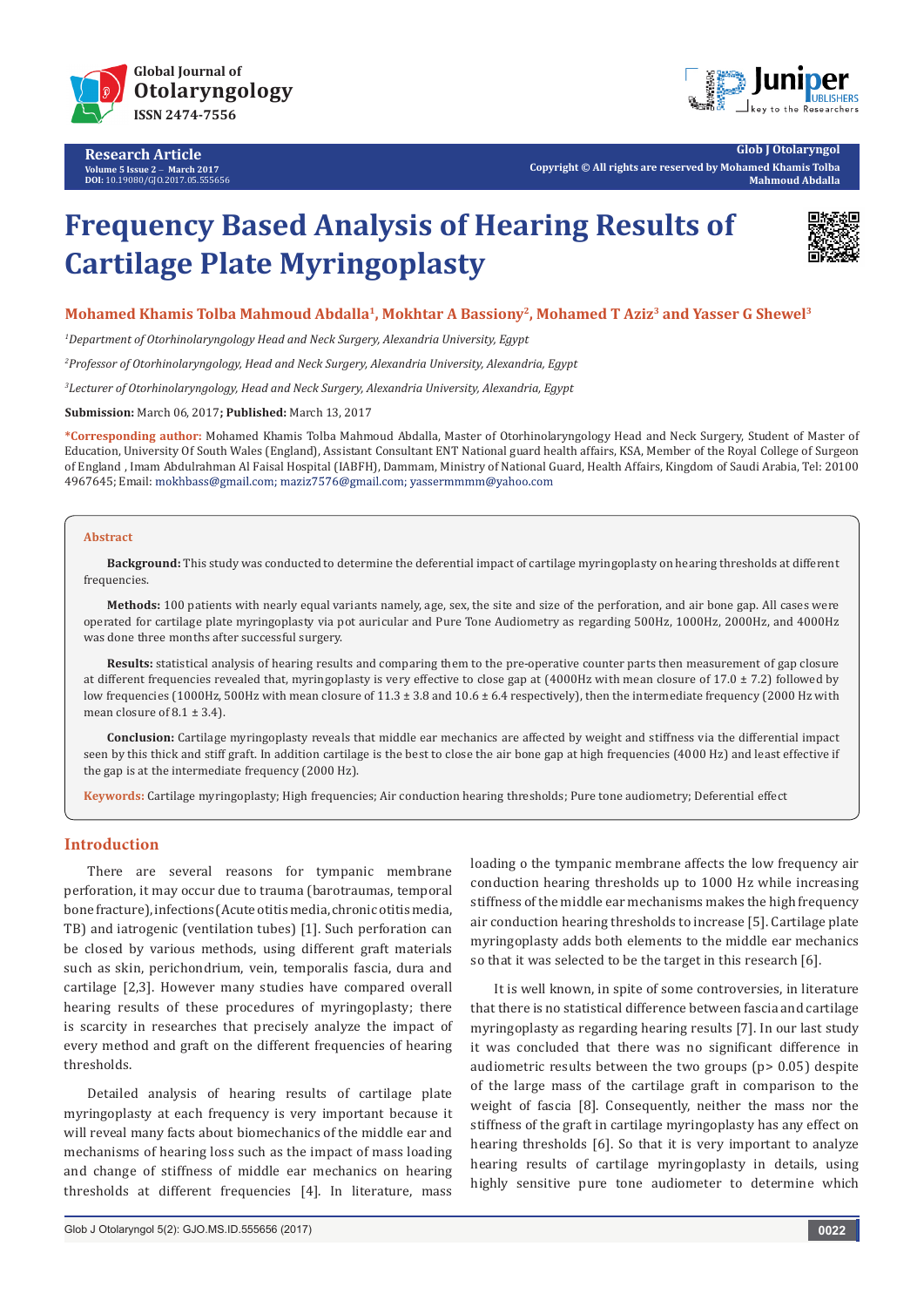frequencies are maximally corrected by this heavy and stiff graft. Consequently this will play a critical role in selection of the best surgical procedure; according to the configuration of the preoperative pure tone audiometry of each patient.

# **Materials and Methods**

The study material included 100 patients, attended the outpatient clinic of the Otolaryngology-Head &Neck Surgery Department, Alexandria Main University Hospital seeking closure of TM perforation; they were prospectively recruited to participate in the study. Study was conducted according to the guidelines of the local institutional review board and after their approval. Generally all patient were in the middle age (20-40) and they had dry central non malleular perforation for at least one month before surgery and equal air bone gap; moderate conductive hearing loss with similar configuration of PTA. All perforations were of nearly equal size; 30% of the total surface area of the TM. Participants had neither previous ear surgery nor ossicular pathology during surgery.

### **Preoperative preparation**

a) PTA and Tympanometry were done using highly sensitive devices available at our audiology subdivision.

b) Pre-operative treatment of any wet ears and waiting for one month dry ear.

### **Operative management**

All patients operated for cartilage myringoplasty by the same steps as the following:

a) The surgery was performed under general anesthesia. Then local infiltration of the tragus with xylocaine/ adrenaline 1:100,000 solution followed by harvesting of tragal cartilage with intact perichondrium on both sides, through a 1 cm incision on the posterior surface of the tragus preserving the tragal dome. The tragal incision is then closed with 4-0 polypropylene suture. Perichondrium from the side

away from the external auditory canal is removed to be drape over the posterior canal wall.

b) The external auditory canal is then anesthetized using 2 % xylocaine mixed with 1 in 100,000 adrenaline injection. About 1/2 cc was infiltrated at (3 - o clock, 6 - o clock, 9 - o clock, and 12 - o clock) positions about 3mm from the annulus; transcanal approach was used to minimize manipulation of middle ear ossicles.

c) Freshening of the margins of the perforation

d) **Elevation of tympanomeatal flap:** A curvilinear incision is made about 3 mm lateral to the annulus. This incision was extended between the 12 - o clock, 3 - o clock, and 6 - o clock positions, then skin is slowly elevated from the bone of the external canal with elevation of the annulus and incising the middle ear mucosa. Excessive manipulation of ossicles was avoided except intraoperative assessment of ossicular continuity.

e) **Placement of graft (underlay technique):** The cartilage graft was pushed under the tympanomeatal flap and handle of malleus. The tympanomeatal flap repositioned in such a way that it covers the free edge of the graft which has been introduced. Bits of gelfoam are placed around the edges of the raised flap. One gel foam bit is placed over the sealed perforation.

# **Postoperative care and follow up**

a) Oral antibiotics were given for 10 days and patients were instructed not to blow the nose for one month postoperatively. They were examined with otoscope on weekly bases for the first month and antibiotic ear drops applied twice daily for 2 weeks.

b) Pure tone audiometry and tympanomertry were done three months after successful operations, using the same preoperative devices with the same calibrations.

#### **Results**

**Table 1:** Comparison of pre and post-operative hearing results at each frequency, and mean gap closure.

| Frequency | Data from 100 case |                                                  | Air conduction hearing thresholds |               | Mean air bone gap |
|-----------|--------------------|--------------------------------------------------|-----------------------------------|---------------|-------------------|
|           |                    | Preoperative                                     | Postoperative                     | $\mathbf{P}$  | closure           |
| 500Hz     | Min. - Max.        | $25.0 - 50.0$                                    | $20.0 - 35.0$                     |               | $10.6 \pm 6.4$    |
|           | Mean $\pm$ SD      | $36.50 \pm 8.83$                                 | $24.0 \pm 5.68$                   | $0.003*$      |                   |
|           | Median             | 37.50                                            | 20.0                              |               |                   |
| 1000 Hz   | Min. - Max.        | $20.0 - 40.0$                                    | $10.0 - 35.0$                     |               | $11.3 \pm 3.8$    |
|           | Mean $\pm$ SD      | $33.50 \pm 6.26$                                 | $22.50 \pm 8.25$                  | $< 0.001*$    |                   |
|           | Median             | 35.0                                             | 22.50                             |               |                   |
| 2000 Hz   | $Min. - Max.$      | $20.0 - 50.0$                                    | $10.0 - 35.0$                     |               |                   |
|           | Mean $\pm$ SD      | $29.0 \pm 10.22$<br>$20.50 \pm 7.25$<br>$0.009*$ |                                   | $8.1 \pm 3.4$ |                   |
|           | Median             | 27.50                                            | 20.0                              |               |                   |
| 4000 Hz   | Min. - Max.        | $15.0 - 50.0$                                    | $10.0 - 40.0$                     |               | $17.0 \pm 7.2$    |
|           | Mean $\pm$ SD      | $30.0 \pm 11.06$                                 | $19.50 \pm 7.98$                  | $0.008*$      |                   |
|           | Median             | 27.50<br>$20.024.0 \pm 5.68$                     |                                   |               |                   |

**How to cite this article:** Mohamed K T M A, Mokhtar A B, Mohamed T A, Yasser G S. Frequency Based Analysis of Hearing Results of Cartilage Plate **0023** Myringoplasty. Glob J Oto 2017; 5(2): 555656.DOI: [10.19080/GJO.2017.05.555656](http://dx.doi.org/10.19080/GJO.2017.05.555656
)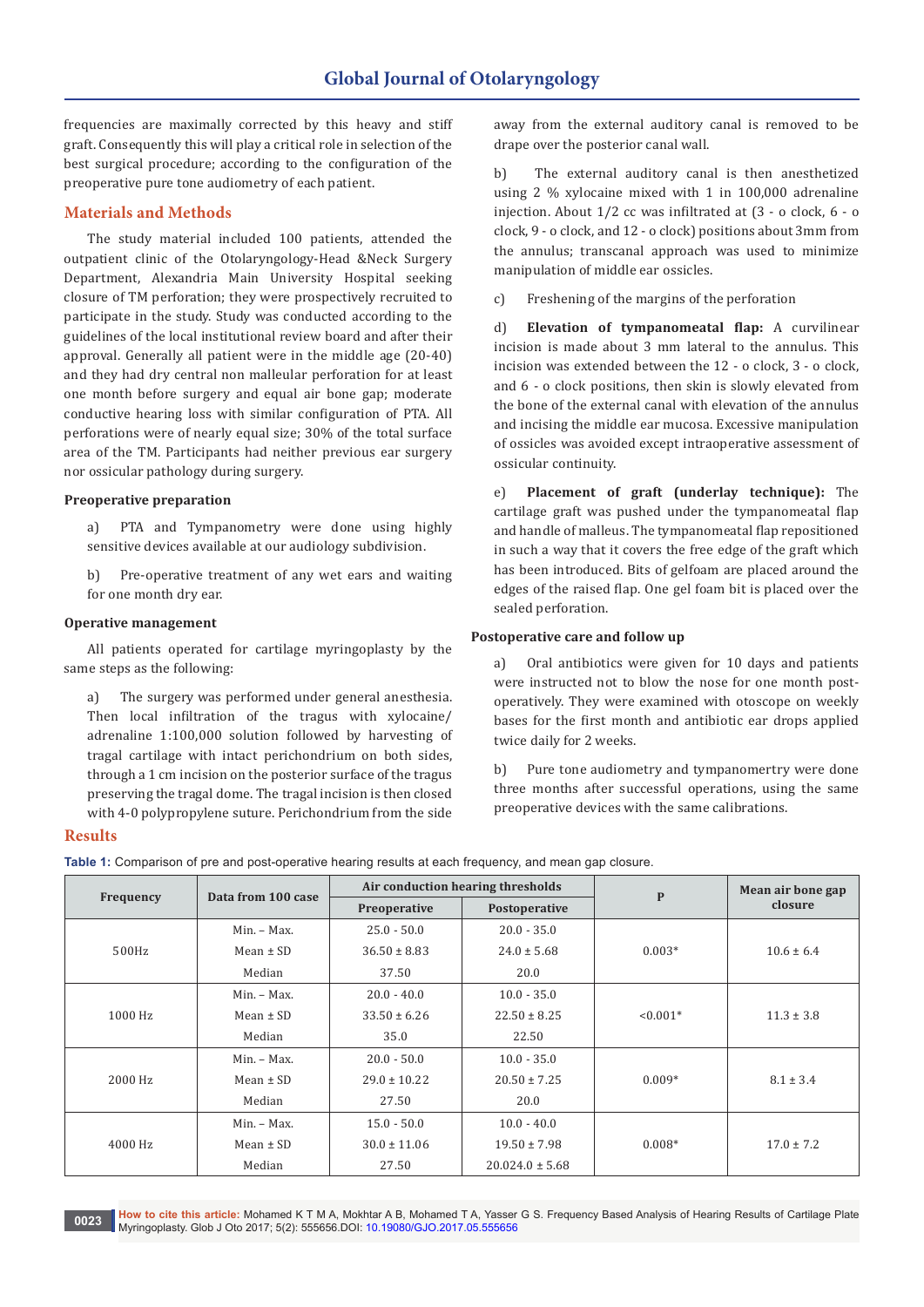p: p value for Paired t-test for comparing between pre and post in each group.

\*: Statistically significant at p ≤ 0.05.

By use of MedCalcR - User-friendly statistical software to analyze our results, the mean preoperative air conduction hearing threshold were calculated for each frequency in all patients and compared to their counterparts in post-operative status via t- test which revealed that cartilage myringoplasty improved air conduction hearing threshold effectively at all frequencies (Table 1). Such figure also used to measure the gap closure and corrective power of the given procedure to correct the air bone gap at each frequency; it was obvious that corrective power (degree of closure of the gap) varied from frequency to another. Statistics in (Table 1) showed that the given procedure is more powerful in correcting the air bone gap at highest given frequency (4000Hz with mean closure of  $17.0 \pm 7.2$ ) followed by low frequencies (1000Hz, 500Hz with mean closure of 11.3 ± 3.8 and  $10.6 \pm 6.4$  respectively), then the intermediate frequency (2000 Hz with mean closure of  $8.1 \pm 3.4$ ).

Lastly, the software was used to measure the significance of statistical difference measured in gap closure ability and to confirm that the ability of cartilage myringoplastyto close the air bone gap at certain frequencies is not due to chance so Difference, Standard error, 95% Confidence Interval (CI), t-statistic, DF, Significance level (P) were calculated and revealed that Cartilage myringoplasty is more powerful tool to close the air bone gap at 4000 Hz because all (t- test results; p values) comparing this with its counterparts at other frequencies were from  $(p <$ 0.00001) (Table 2). In addition there was statistically significant deference in air bone gap closure at 2000 Hz (p< 0.0001) in comparison to closure at all other frequencies including 4000 Hz which mean that cartilage myringoplasty specifically improves hearing at high frequency. However, the role of such procedure in low frequencies (500 Hz/1000Hz) was statistically insignificant.

**Table 2:** Detailed statistical comparison of corrective power (Gap closure) of Cartilage myringoplasty at each frequency.

| Statistical values         | 500/1000 Hz         | 500/2000 Hz            | 500/4000 Hz      | 1000/2000 Hz           | 1000/4000 Hz     | 2000/4000 Hz      |
|----------------------------|---------------------|------------------------|------------------|------------------------|------------------|-------------------|
| Difference                 | 0.700               | $-2.500$               | 6.400            | $-3.200$               | 5.700            | 8.900             |
| Standard error             | 0.744               | 0.725                  | 0.963            | 0.510                  | 0.814            | 0.796             |
| 95% CI                     | $-0.7678$ to 2.1678 | $-3.9291$ to $-1.0709$ | 4.5003 to 8.2997 | $-4.2055$ to $-2.1945$ | 4.0945 to 7.3055 | 7.3298 to 10.4702 |
| t-statistic                | 0.940               | $-3.450$               | 6.644            | $-6.276$               | 7.001            | 11.178            |
| DF                         | 198                 | 198                    | 198              | 198                    | 198              | 198               |
| Significance level<br>(P)* | 0.3481              | $0.0007*$              | $P < 0.0001*$    | $P < 0.0001*$          | $P < 0.0001*$    | P < 0.0001        |

#### **Discussion**

The main discussion in literature relies on comparison of general hearing results without taking deferential effect on different frequencies however it is well known that point wise loading of the umbo or the manubrium the region of the antro-posterior ligaments of the malleus causes predominantly deafness towards low frequencies, whereas surface loading (covering) of the pars tensa causes principally deafness towards high frequencies [9] and adding stiffness to middle ear can lead to high frequency hearing loss [6].

In this study, cartilage myringoplasty has markedly improved air conduction hearing thresholds at 4000 Hz followed by low frequency and intermediate frequency (2000 Hz) these statistically significant differences my happen due to the impact of cartilage plate on middle ear mechanics and this enhances our knowledge bout above mentioned impact of mass and stiffness. However such results may be due to other factors such as surgeon grade, middle ear status post-operative and surgical approach, author had taken all into consideration by; one surgeon had operated the one hundred cases (specialist grade), all patients had the same middle imminence audiometer scores in post-operative follow up and the same post auricular approach was used.

#### **Conclusion**

From this large scale study it is concluded that cartilage myringoplasty is the best procedure to close air bone gapes at high frequencies thus it should be selected for those patient even fascia myringoplasty has the same overall hearing results so that this study will change decision making in in cases of perforated drum. It also reveals that Middle ear mechanics are affected by mass loading and stiffness change.

#### **Acknowledgement**

I would like to show my gratitude to Professor Mokhtar A. Bassiony, Dr. Mohamed T. Aziz (Consultant Audiologist) for sharing their pearls of wisdom with me during the course of this research. I am also immensely grateful to my patients who were the main source of data. Lastly, I want to thank my parents and my beloved wife for her great and continuous support.

#### **References**

- 1. [Pannu KK, Chadha S, Kumar D \(2011\) Evaluation of hearing loss in](https://www.ncbi.nlm.nih.gov/pubmed/22754796)  [tympanic membrane perforation. Indian J Otolaryngol Head Neck Surg](https://www.ncbi.nlm.nih.gov/pubmed/22754796)  [63\(3\): 208-213.](https://www.ncbi.nlm.nih.gov/pubmed/22754796)
- 2. [Gerber MJ, Mason JC, Lambert PR \(2000\) Hearing results after primary](https://www.ncbi.nlm.nih.gov/pubmed/11129007)  [cartilage tympanoplasty. Laryngoscope 110\(12\): 1994-1999.](https://www.ncbi.nlm.nih.gov/pubmed/11129007)
- 3. [Couloigner V, Baculard F, El Bakkouri W, Viala P, François M, et al.](https://www.ncbi.nlm.nih.gov/pubmed/15793413)  [\(2005\) Inlay butterfly cartilage tympanoplasty in children. Otol](https://www.ncbi.nlm.nih.gov/pubmed/15793413)